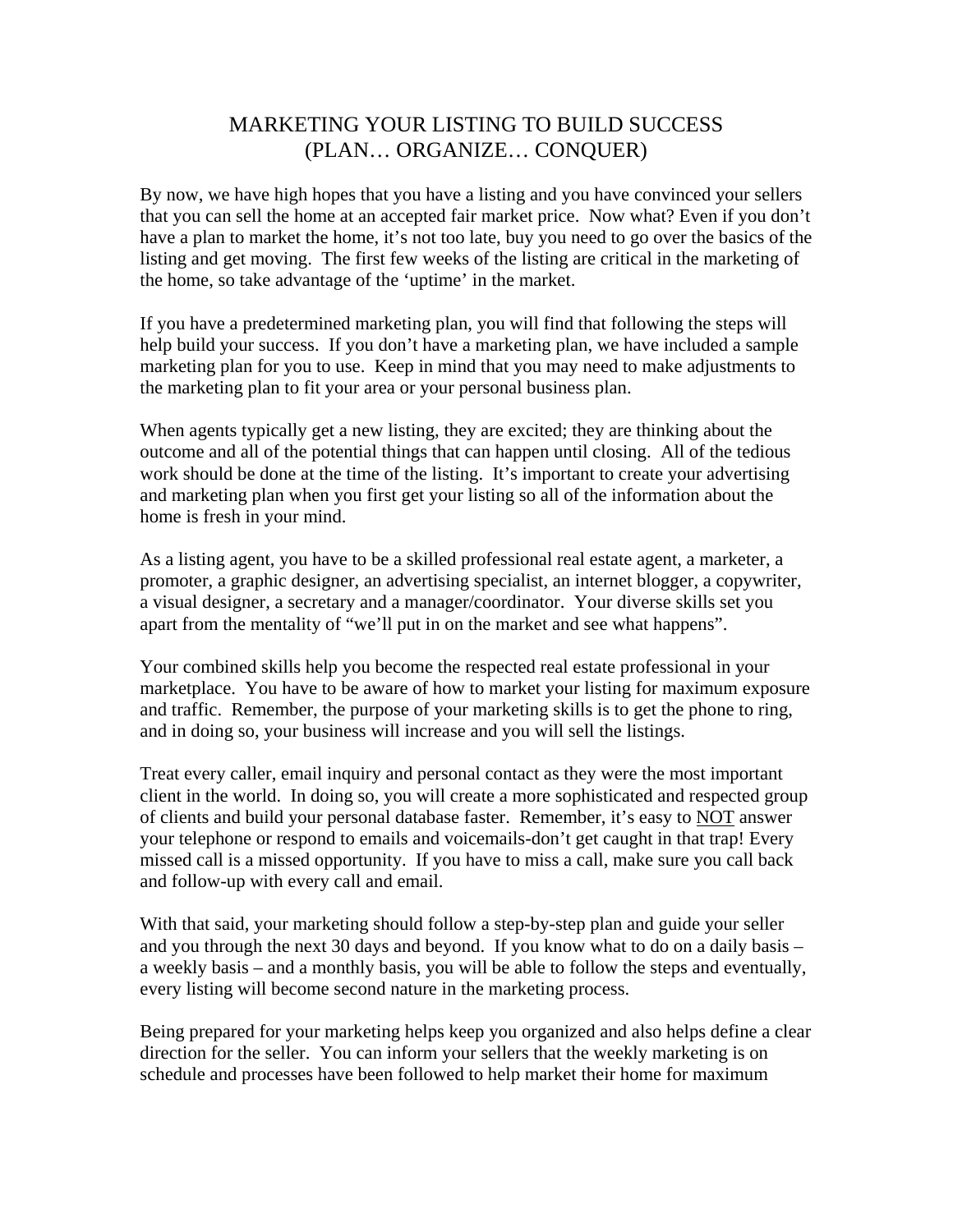exposure. After the first 30 days, if the home has not sold, you have proof of marketing promotion and efforts made to sell the home.

*Source: Sellstate University* 

# *MARKETING MYTHS*

#### **How to Get the Most Marketing Bang for Your Buck**

Consistency and a unique selling proposition will help ensure your marketing dollars pay dividends.

*By Karim Jaude: Realtor Magazine*

Are you spending more for marketing, but getting less business? If so, you may be the victim of these all-too-common marketing myths.

**Myth one** I call this myth the "Special of the week." Instead of focusing on a long-term selling proposition, salespeople constantly bombard their customers with special events or limited-time offers to generate interest. Whether it's "Sign up for my newsletter and win a chance at a free TV" or "Come to my open house and get free balloons for the kids," marketers expect these single reasons for contact to produce significant results. The problem with this approach is that marketing is a process, not a one-time-shot.

**Myth two**. The second myth is "It didn't work, so let's change it." Salespeople who subscribe to this fallacy believe customers respond to their messages the first time they see them. The fact is no reputable advertising agency would place a single advertisement for a client, and neither should you. Research tells us that people buy between the fifth to the seventh time that they come into contact with the product or service, not the first or second.

What both of these myths fail to take into account is that marketing is first and foremost about relationship building. Running an ad here or there or doing a mailing from time to time just won't cut it. To really build customer awareness and loyalty, you need to stake out some space in the minds of those people you want to become prospects and customers. And you need to keep filling that space with consistent messages that reinforce the connection between you and the real estate services your prospective customers need. Otherwise, no matter how much or how little you spend on marketing, your money is going to waste.

You have experienced the benefits of this consistency first hand if you have ever had the thought, "If I ever need a...I am going to go to that person (or business) to get it." You will get this response from your customers not because you held an event or ran an ad, but because you offered a solution—a unique marketing message that speaks to your audience. A few minutes with a scratch pad is not enough to develop this kind of critical marketing statement.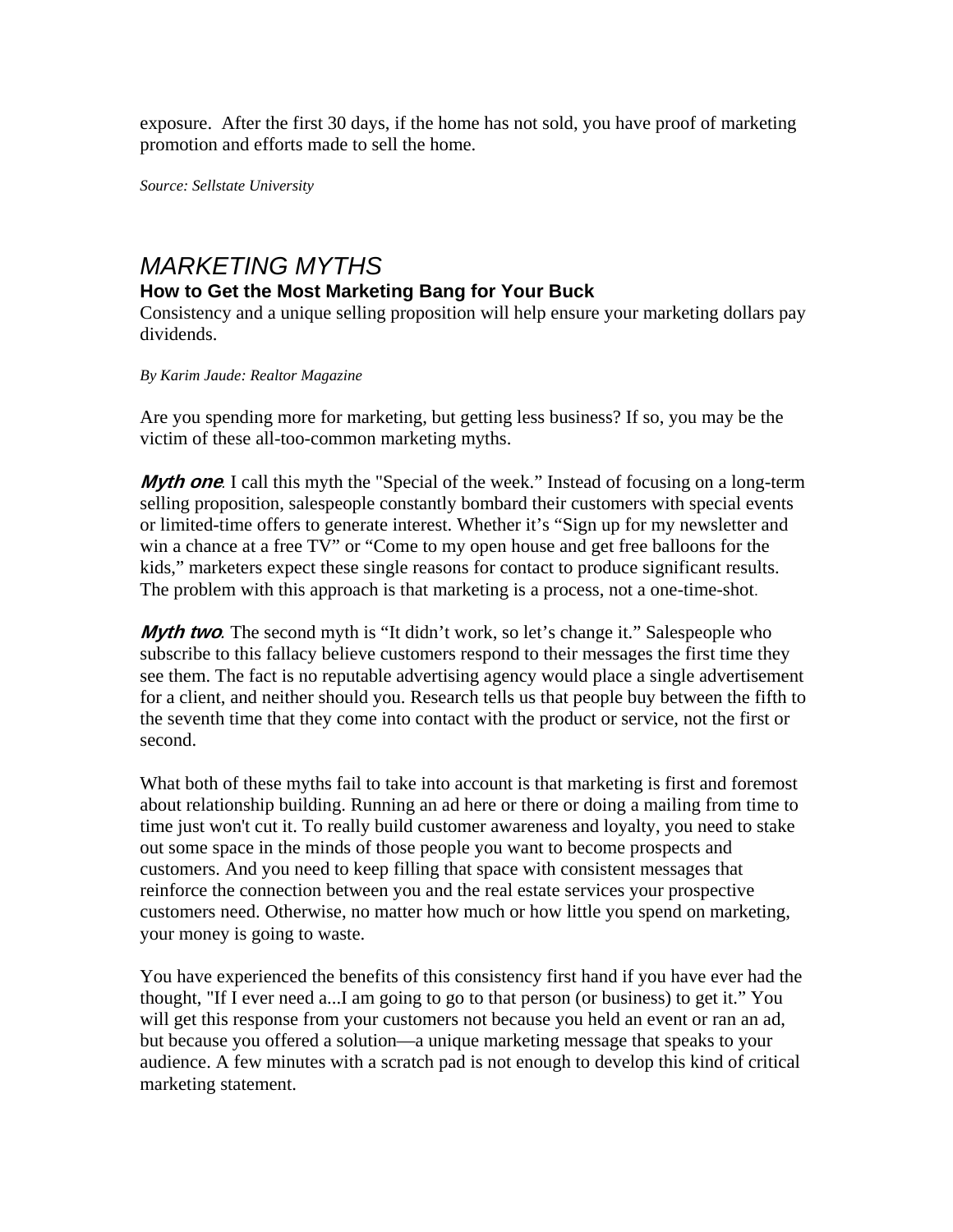### Stand Out and Succeed

Your marketing message should lead to the ultimate in perception about your business and its product or service. Perception causes the immediate association and emotional attachment. It's the feeling that clients get that makes them lean toward your particular service or product.

For your marketing message to have this impact, it should be based upon a unique selling proposition (USP) that clearly describes how you differ and surpass your competition. Your USP addresses the question a prospect has on his or her mind: "Why should I do business with you versus any of the options that are available to me?" The USP will also help develop the emotional association and attachment that produces customer loyalty.

Remember that in presenting your USP, you should talk about the benefits of your service to the customer, not its features. People buy services that solve a problem, relieve a hurt, or make them feel better in some way. Focus your marketing message on those things. Don't talk to customers about the horsepower of the engine. Talk about the feel of the wind blowing through their hair on the open road, or how quickly they can get out of harms way if need be. Depending on your chosen customers, real estate benefits could include a feeling of well being, a beautiful place to showcase your taste or your wealth, safety, profits from a sound investment, family unity, or a great place to entertain.

Your USP can and should be based on positioning, price/value, or your particular approach to the work you do. For example, one of my coaching clients in San Diego found that many of his customers were military personnel searching for off-base housing. On my advice, he positioned himself as the expert in serving the needs of this special group. He sent out monthly mailings to everyone that he had met with this particular need, even those who had moved out of the area. I also encouraged him to get involved in the community, volunteering in service organizations, participating with the Chamber of Commerce, and giving presentations on issues facing people in the military. I also assisted him in establishing a personal advisory board to aid him in any problems in his business that he was facing and a team of professionals with whom he could network and gain referrals. These steps helped this real estate practitioner establish himself as the expert on real estate for this particular client base.

Offering a more affordable price or a better value for your services is another way to set yourself apart. Keep in mind that this doesn't have to mean cutting your commission, although that is one approach. Instead, you can emphasize all the extras you offer for the same basic commission rate as your competitors.

A favorite USP for many real estate practitioners focuses on a particular approach to providing services. How many times have you seen a salesperson advertising some variation on "great customer service." The basic idea is right, but this isn't necessarily a "unique" selling proposition. If you want to set yourself apart with service, you must offer something different and specific to be effective. For example, your customerservice USP might be something like: "I offer my customers 24/7 e-mail responses with